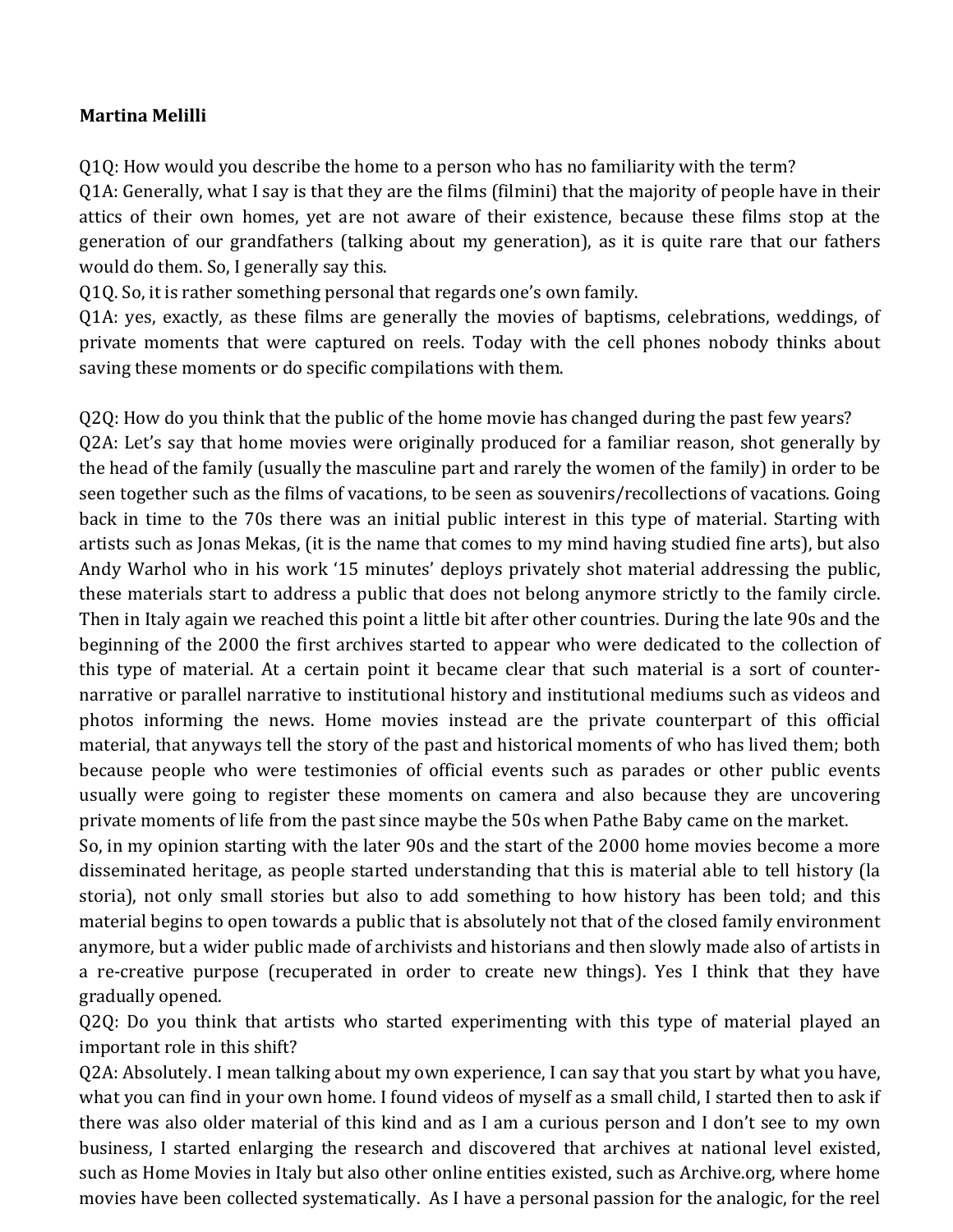and its materiality and for the stories they are able to narrate, I became aware how these movies are a very rich source of stories, even if you cannot see this at first sight, as very often there is no contextual information about this material, which tells you who the filmmakers were and what they intended to narrate. You just watch them and your imagination is instantly aroused, driving you to understand what story they tell. This is why for me personally artists played a major role in this sense; then again I started by getting to know the artist Alina Marazzi, and chose her work as a topic for my thesis; and then (I don't know if you know him) Eyal Sivan, an Israelian filmmaker who started also to build a sort of an archive, interviewing Israelian old people who took part in the Palestinian Nackbah and who besides being a filmmaker is a very good theoretician, writing articles on the reuse of archive material (institutional or non-institutional). He produced a film on the trial of Eichmann, recorded various scenes for it and he edited the movie in the 90s from the perspective of the guilty man, instead of the point of view of his persecutors; he used the images he already had, but offering a different vision. He also did another beautiful movie using the images shot by the surveillance cameras of the DDR (German Nazi State), called Aus Liebe zum Volk. It is a very interesting movie that show how by changing the perspective of the images that have been shot with a specific purpose and editing them in a different way, they can tell a completely other story, a contrasting one. Thus I started approaching the works of different artists using archive footage, and I have been impacted by the capacity to re-narrate, to take the same material and use it in a different way in order to tell a different story, but without going against the 'truth' of the material; I mean by adding your own personal interpretation of it and not manipulating it.

Q2Q: Not twisting it too much.

Q2A: Exactly. And also this other very interesting thing, which he was saying: the capacity to create a counter-history that in an era like this, characterised by an over-production of images, where almost everyone has instruments able to produce images, the idea of recuperate old images and give them new meanings is for me very interesting; in the sense that if it is not necessary to record other images because there are some suitable ones already there, why should I record other? I try to recuperate the already existing ones.

Q3Q: Which do you think are the suitable formats for the reuse of archival footage?

Q3A: You refer to film genres or physical formats such as super8, 8mm?

Q3Q: Genres; but not only filmic genres, also artistic ones for example.

Q3A: As I see it, I do not want to limit the potential, to put it into a box. In a certain sense the nonfiction genre has been mostly used for the reuse of archival material, but also in this case the definitions are very blurry. For example, you have for sure in your mind the documentary 'We want also the Roses' by Alina Marazzi, where she puts together already shot images of her family and parts of diaries, giving to the persons appearing in the images shot, the voice of who wrote the diaries. This is therefore a sense a fiction gesture, because these voices are not the real protagonists of the images we see. At this point we ask: is it a documentary or a fictional film? We tend to say it is a documentary, because the people we see in the images are real. But it becomes also fiction, because it is the choice of the filmmaker to select two real elements and put them together in order to tell another story. I would not know what to say in this respect, because I do not see any major limits. I have seen the reuse of this material both in visual art and documentary filmmaking. I don't know, it is difficult for me to say: fictional documentary. Maybe you know also the film 'The Train goes to Moscow', where there are already existing scenes used to tell the story of the main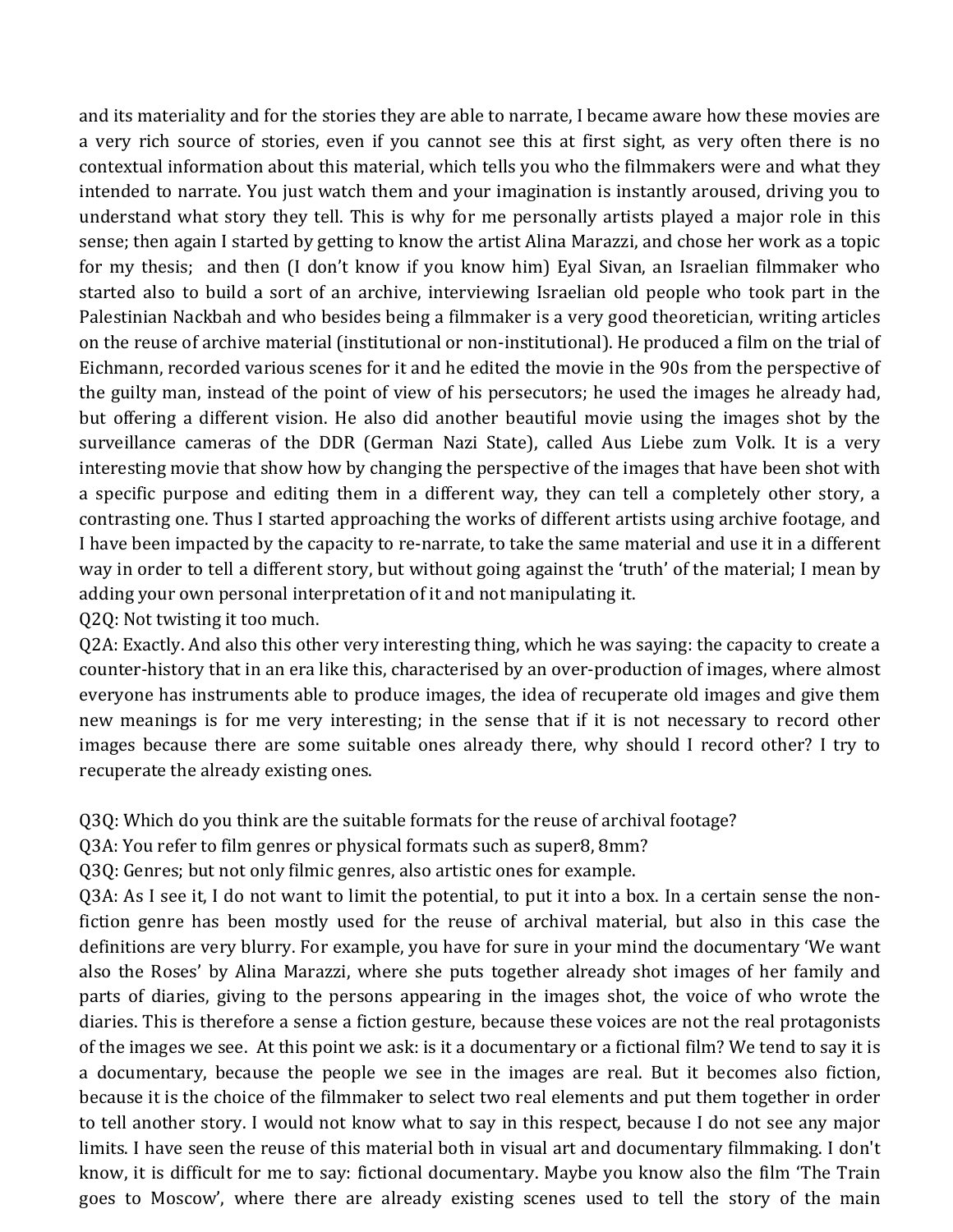character's trip to Moscow, but the things he says have been rebuilt. Therefore the documentary is fictional.

Q3Q: I see the point. What do you think instead of more specific type of genres that are more commercial, such as ads and short promotional videos?

Q3A: I don't see why not. There are no examples that come to my mind right now, but there is a big love for the graphical and aesthetic side of this kind of material, such as the vintage trend that goes on to tap into the past. It is as if one goes in the past to recuperate more concrete and defined values; therefore a vintage graphic or trace is often used inside commercials, mainly with the scope of returning to the 'good old things' from the past. So I do not see why it can't be done. I would definitely not exclude such a reuse. Then it also depends what you are using them for. With the new iPhone for example uhmmm....

Q4Q: yes, maybe you don't need them so much. You were telling me about your creative process and how you approached home movies. How did your creative process change in time?

MM: Me, I have always been more a more analogic than digital person, I love the collage, both on paper and as an edited piece; putting together different pieces that then give a sense to the final work, which does not need to be a linear meaning. For example my film 'The fourth day of school', works more based on evocation, on metaphors, than through a sense of linear narrative. They are images that evoke specific sensations, which are not triggered because of what the voice tells you. This is a modality of narrative that interests me, the collage on paper, the editing in filmmaking, which is a sort of collage that puts together heterogeneous materials. Since I have discovered home movies, I have for sure undertaken this collage work; 'My home in Lybia' is my first film where I record my own images, and where I could not do otherwise than inserting a part of archive footage. Before having the idea for the film, before thinking about what images to record, I think about the possible existing material that I can find around; therefore, it is not a reverted process, where I record images and then fill in the gaps with archive images, but a process where I search the archive to see what is available and then record the images needed.

Q4Q: So you always start with what you have, the basis is the archive.

Q4A: Yes, maybe because it is a passion that I have; I like to research a lot, to look into the archive, to discover this photographic and filmic material. It is therefore a personal preference to do this kind of research before doing the creative work. It is not that I like more the research part than the actual filming part, but almost. If I can do without my own recordings, I am equally happy. This is not because I do not like to record images myself, but rather because I like this type of material, I like the idea; also in my wardrobe I have only second-hand clothes; I love the idea of re-use, of not throwing away things that are already there and are beautiful the way they are and are available for reuse.

Q4Q: In your work inside the archive, do you work with metadata or you like to be guided more by your instinct and the images?

Q4A: It depends a little on the type of work I need to do. For example, in 'The fourth day of school' I had already recorded the audio, therefore I was searching for specific images that were useful to what I wanted to narrate. Therefore, the framework, the context in which they were created was not a principal element. I rather searched for the context of their creation afterwards. Whereas in other situation it is the contrary: I become fascinated by the story behind the image; anyways I try to have a certain method inside the archive, because they tend to be endless and if you don't have a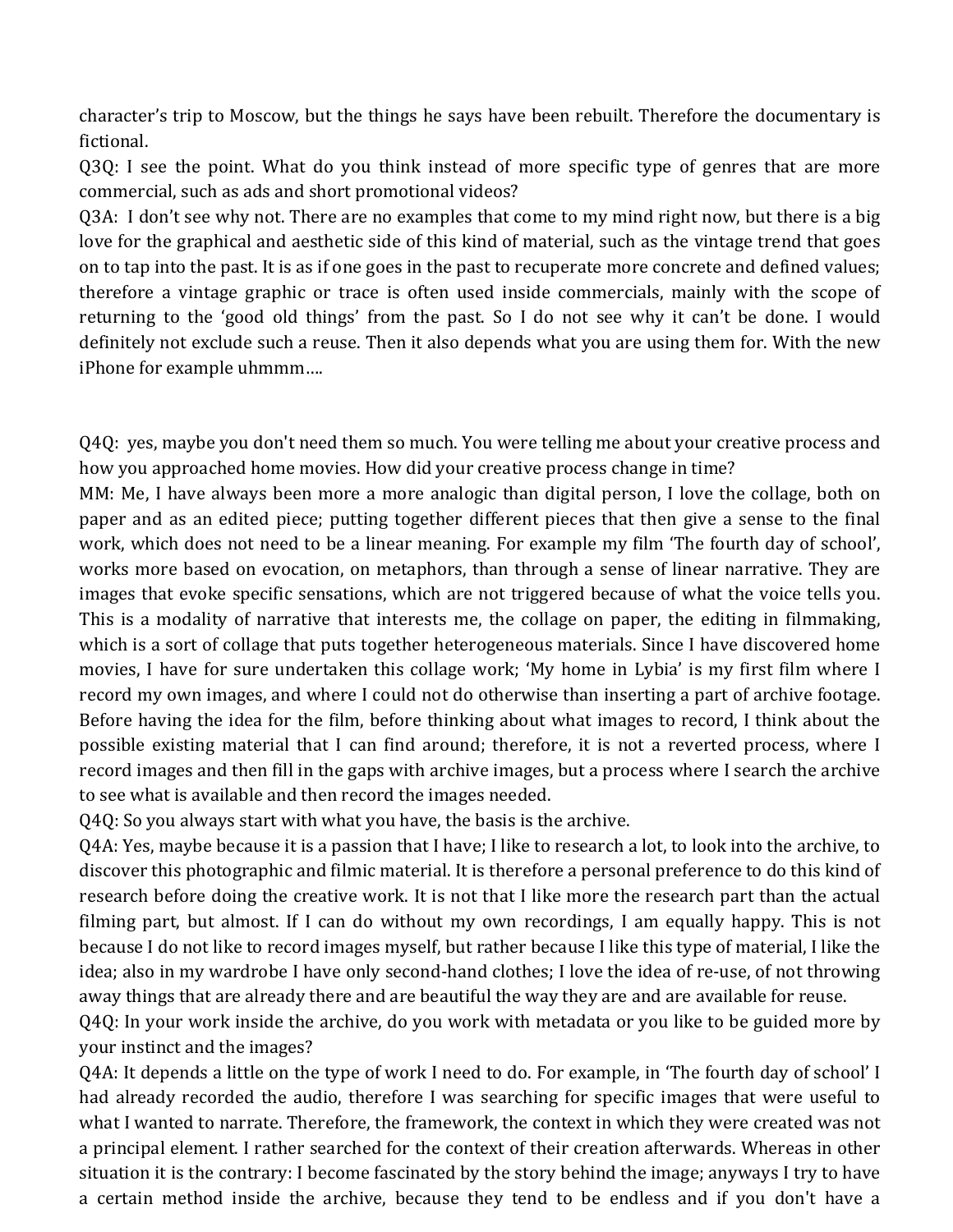minimum of method you can get lost easily. Therefore, I have my topic, the theme around which I work, but then I get inspired also by the stories that lie behind the archive footage, by what I am able to find.

Q5Q: Which do you think are the easy aspects of working with home movies and which are the difficult ones?

Q5A: Well, the easy part is in the aesthetics, if you like the type of aesthetics, I mean the sort of images where you can never achieve a high definition without grain and where you need to accept the idea of error, of the effect of damaged reels where 4K is impossible to have. Then on the other hand you have already existent images, shot by someone before, so they set some limits. It is not that you have created them according to your need, like shot/reverse shot. So, you have limits and you need to play inside of those limits or break those limits, but realistically there are limits because you did not create those images thinking about what you wanted to achieve. You need to think about what you want to do based on those images.

Q5Q: Therefore, the editing part is the critical one, where you need to get inspiration and play around a lot.

Q5A: Yes. The research part can be beautiful/fascinating but also very dispersive; me for example I am fascinated by the images, so the choice is also difficult, but then as you start following a welldefined line, and you impose limits for your own actions (because otherwise you can research endlessly) things become clearer. Editing is for sure the more creative part. Not by chance they called the films done with home movies, edited movies (film di montaggio); it is necessary because these are already existing images and what you can do is edit them re-work them, but the basis is already there somehow.

Q6Q: Do you think home movie is a form to fill in, or do you believe that it contains a part that makes sense for its own right and can't be filled in with another meaning?

Q6A: In my opinion it depends on the 'depth'/the sensibility of the audience. I will try to make some examples that we maybe share. In the initial part of 'I would like you only for one hour' (un ora sola ti vorrei) by Alina Marazzi, when she presents all the members of the family and starts to enter that specific universe, she does it with the intent of showing that it was a middle-class family, surrounded by an aura of happiness and prosperity. In reality they are everything else than that, but they are depicted in a happy moment, as very often home movies tend to show (vacations, celebrations, happy times). There are rarely banal moments, as they often record special moments: births, weddings, the first steps of a baby, the first bath of the newborn. But on the other hand the gaze, the point of view of the filmmaker is very strongly present. Also in the images we are talking about, the audience has the strong feeling that the ideas transmitted by the images are the ones intended by the filmmaker. The camera does not focus on the marginal people or the sad faces, in order to render the idea of happiness more vivid. Therefore, the intention remains in a certain way. Then on the other hand, what Alina Marazzi does in order to tell a different story (the counter-story) is to edit the scene where her mother appears, in slow motion. She slows the image down so that you can perceive the sadness of the face recorded by the camera. So she adds her point of view to the one of the filmmaker who shot the images, that nonetheless remains strongly present. In my opinion, each time you re-use home movies, you have two overlapping points of view, because it remains clear the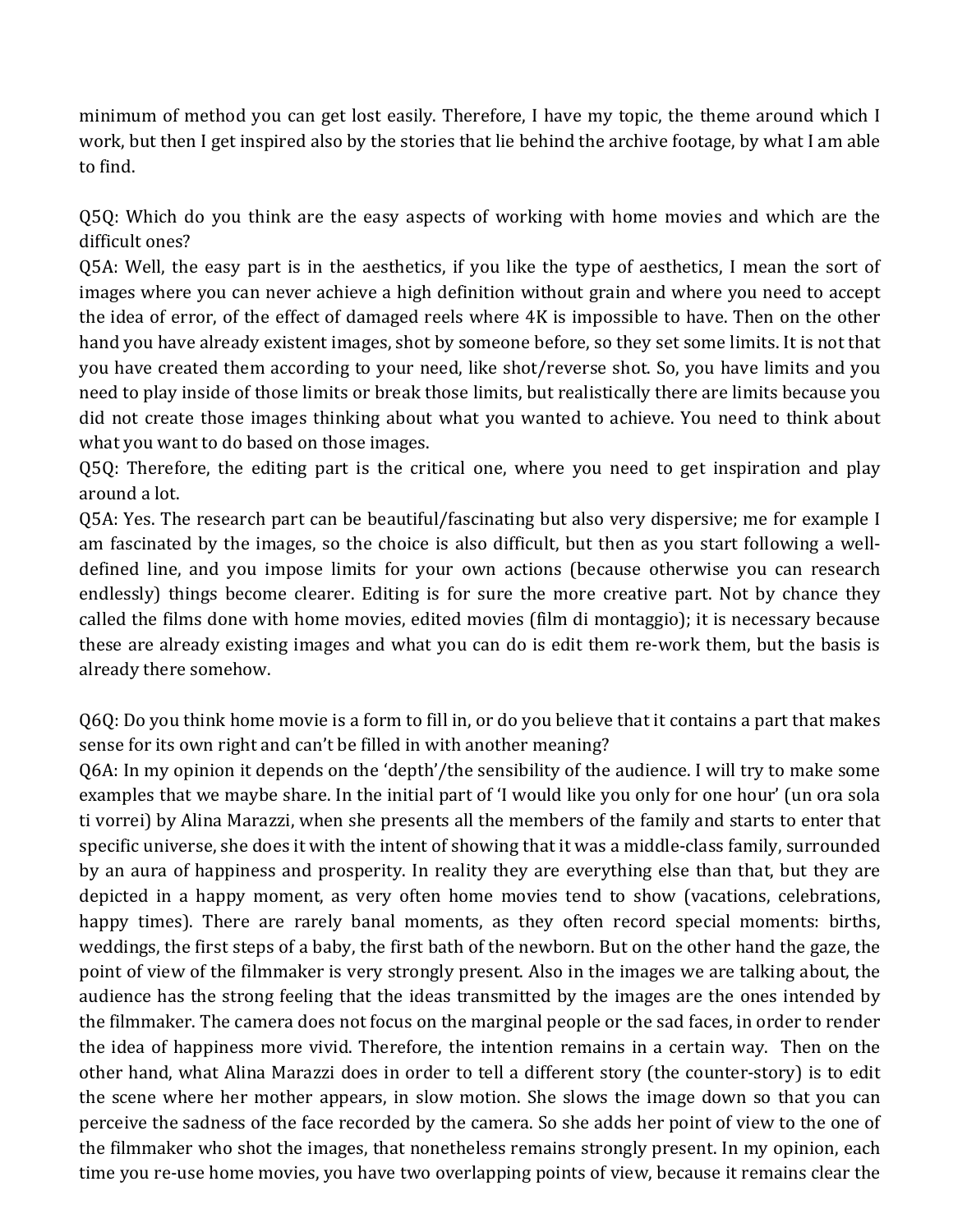point of view of the filmmaker and additionally you add your own point of view through the editing process.

Q7Q: Which of the home movie scenes you worked with did you keep vivid in your mind and what do you think was so special about them to remember them (a feeling, an impression, a tactile element)?

Q7A: Well I am very fond of the materiality of the reel. One reason why I like reusing this material is because of their material feeling, the grain of the reel that leads you to the object itself. I like this feeling of materiality that becomes in a way a symbol of the passage of time, through a layering of moments. I like the scratches, the stains, which beyond the meaning of the images becomes an abstraction of that scene. When you find these scratches or stains, the image becomes something else in its own right, and when you are strange as I am, it becomes a sort of abstraction. Lets take that for a birthday celebration scene you have the image of a face which has been ruined by mold, you are able to imagine this person as a sort of ghost, it becomes almost an abstraction of what it really is. I like these physical and materialistic stratifications of the reel. From the images I reused, I don't know what to say about which I am mostly fond of, because I am particularly attached to all of them (I also did some small post-cards with them). In 'The fourth day of school' I found very meaningful, also because of the general meaning of the film which is oriented towards the contemporary condition of migrants and exiled people, the scene shot from above, that depicts a man in a boat, who at a certain point looks above him. These two or three seconds of this moment of the scene have impressed me a lot, like the scene where the two children hold in their hands a snake. It is rather an emotional and personal thing that connects me to those specific moments and which I am not able to explain. In 'My home in Lybia' instead there are archive images that belong to a part of my family's history, which I knew very little about. These have created a strong emotional impact on me, seeing my father when he was little and all those moments that I was not ware of because I was not much connected to that part of the family or the events at that time. It was a powerful effect to see them in first person and be able to narrate them.

Q8Q: I understand, the suggestive aspect of re-discovering a less-known part of your past. On the other hand, did you perceive also home movies scenes that were rather peculiar as they were rather unconventional compared to what we would expect from such images?

Q8A: I would not know what to say exactly. Because often you encounter home movie scenes that you don't know exactly how much they have been staged and how much they are the result of a natural sequence of events. I have often found myself in this position, of not being certain if the images were staged; for example in the common case that the filmmaker makes his characters assume certain bodily positions so that he can do the recording, there it is clear. In other moments it can be less clear; you cannot know if who is recorded assumes certain positions and attitude because it is suggested by the filmmaker or it is for real. I had often this sensation. This is the more common sensation I had connected to the ambiguity of images.

Q8Q: Aesthetically speaking, could you find more specific aesthetic categories in which to group different types of home movie scenes?

Q8A: From a thematic point of view there is certainly a categorisation possible based on the type of familiar events: baptisms, the first steps or festivities. Then there are those who use the camera like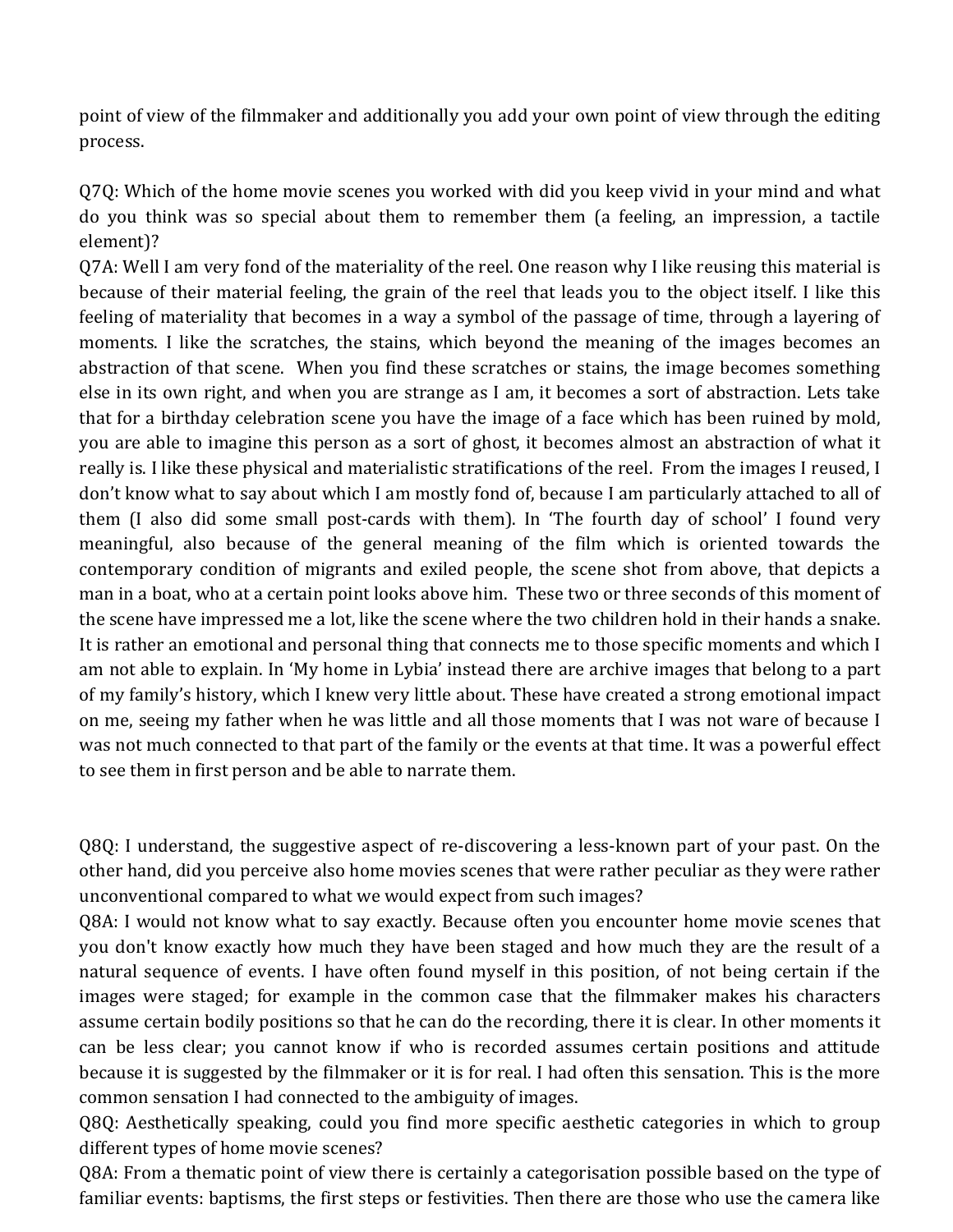a pen, like a diary, to tell common stories of everyday life, such as recording a window or a walk. Aesthetically speaking it is certainly more difficult to tell. In my opinion it is similar to the images recorded with the cell phones today. There are the filmmakers who are technically more knowledgeable and aware of different filming techniques; they have a knowledge and perception of the instrument. The others instead use it as a prosthetics of the eye: less-studied frames, frenetic movements done without thinking much which are shaky and less focused.

Q8Q: So you refer here to a category of the experienced filmmaker versus the spontaneous, less experienced filmmaker.

Q8A: Yes, something like this.

Q8Q: Indeed it is quite difficult to try and find aesthetic categories. Personally the material I have been watching has raised this question of how I can render it more accessible and meaningful for the artist who needs to reuse it. As you said one goes to the archive to discover and uncover things. Then on the other hand you expect to find there things that you need. In the search for a specific scene one can find various shots that are thematically suitable to one's needs, nevertheless aesthetically speaking they can tell different things, they can leave you with distinct feelings.

Q8A: Yes, I imagine it is very difficult both for the researcher and the archivist. There can be for example birthday scenes who are either spontaneous images or fictive/directed images, so you have these two options. It is indeed very difficult. Certainly having this kind of a approach is very useful. If for example I approach an archive for a birthday scene that I am looking for, I know I need a scene shot in a certain way: I know if I require spontaneous and maybe more shaky scenes or well-thought images. On the other hand I am aware there is no re-defined system. Already when you need to present a work at a festival and they require you to say to which category your work belongs (documentary, experimental, fiction etc), it is very difficult. How can you tell clearly? In the case of the home movie it becomes even more complicated. It would be very useful but on the other hand I realise this categorisation can be also very subjective: what for me looks like a professional scene, for another artist might be quite different.

Q9Q: In the Fourth day of school you were talking about your re-use of archive footage, referring to an aesthetic need. Could you tell me more about the editing methods you used to include these images in the film?

Q9A: In 'the Fourth Day of School' I recorded first the audio, that guided my creation process, both the research in the archive and the editing. Once I 'internalised' the audio trace that evoked in me certain images, I went to research in the archive images that fitted my imagination. I was looking for trips on ships, images of contemporary migrants, I was searching something that recreated that sense of alienation expressed by the narrator's voice. I also wanted to play with this fact that the narrator is an adult but speaks with the voice of himself as a child. In reality I went straight to the point by searching the trip on the boat, this trip of an American couple shot in black and white and the videos of safeguarding the migrants from the boats in the Mediterranean sea. The other elements that I included have been part of a discovery process. Looking for children, families and so on I found the images with animals that were part of shots taken by a father of his children, in which he was narrating fables (a sort of fiction). Then I also discovered by chance the scenes with the drawing. It depicts a Japanese painter doing a watercolour drawing of Fukushima. This image recalled me the volcano which a child sees first when approaching Naples and that can become part of the child's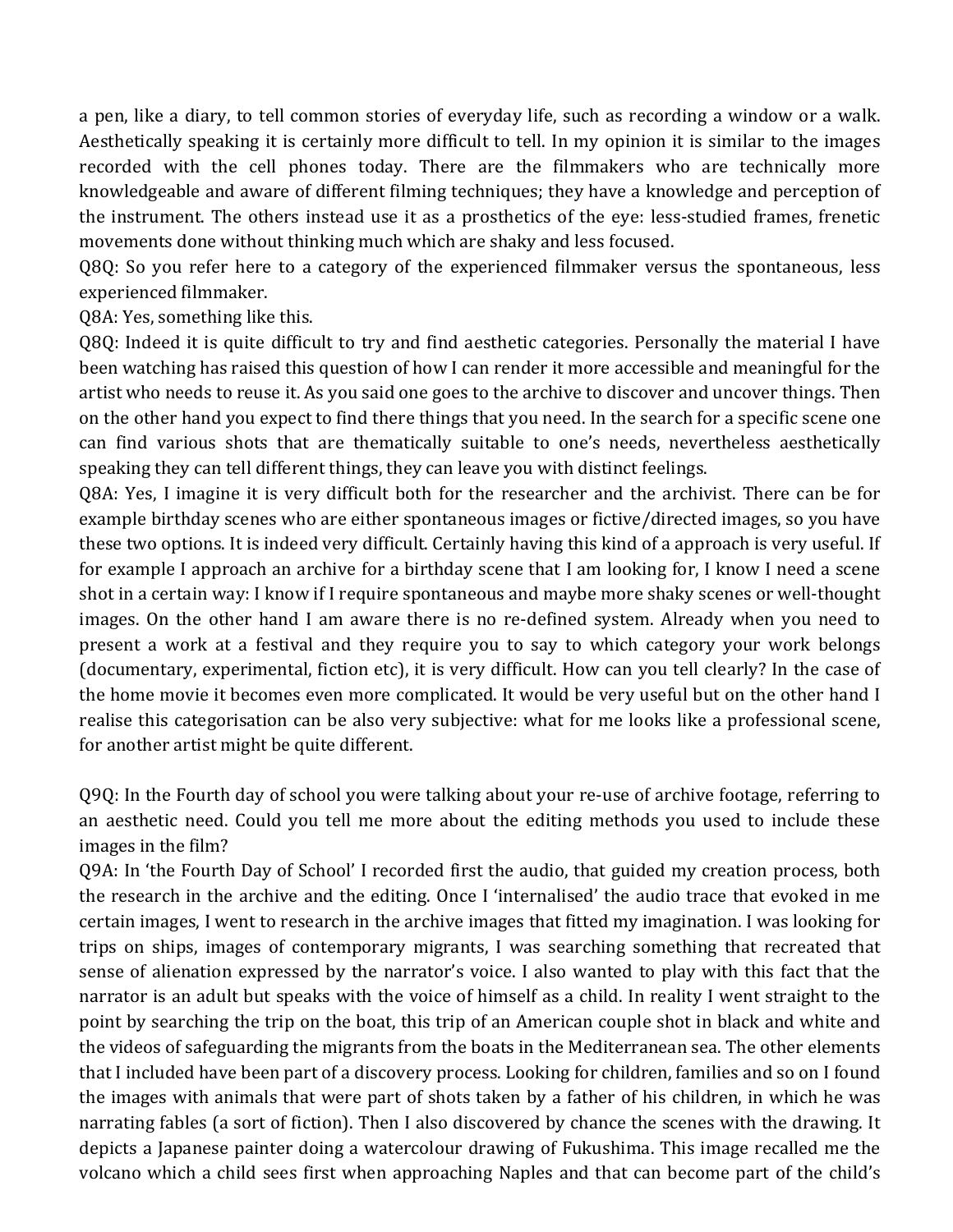memory. So a part of the elements were the result of a direct search, the other part belongs instead to the discovery process, to the material that surprised me.

Q9Q: Indeed the watercolour you choose is very well included and gives fluidity to the entire work. On another note, you mention in your website that through your work you search for this sense of belonging. How does this feeling manifest itself at aesthetic and sensorial level?

Q9A: This is complicated. It depends much on the material. People who want to remember their own roots, the environment where they lived, the events and people around them generally shoot home movies. For example in the editing of 'My Home in Lybia' which is an 8mm reel belonging to my grandfather, the part of archive that you see is not re-edited. These are the only images of the reels he conserved from his life in Lybia and afterwards. The events depicted such as the trip on the boat, the first events in Italy, the birth of sons, the new home, the celebrations and birthdays are all scenes that have been produced through in-camera editing. All these moments run one after the other sequentially and if you watch them you get an idea of the things and events that were so meaningful and important for the filmmaker in order to be captured on reel: the birth of sons and the places, sons going to school. In this case he records the same atmosphere of 'home', of the place he continues to live nowadays and to feel like home. At the same time nevertheless he is somehow 'outside' of this atmosphere called home; if we go deeper and analyse we discover the same language that talks about home through this double perspective: inside and outside, entrance and exit. It is as if he is not able to confer to the 'interior' the qualities of home, belonging and family. There is a certain moment depicting the return, but it ends here, as it does not show the interior of the house, the atmosphere. The only scene of the home in Tripoli is outside of the house, in the balcony, where the gaze is oriented towards the exterior, outside. This is in my opinion an aspect that can be found through a closer analysis of the elements which the filmmaker chooses to narrate; generally what is captured on reel regards something that needs to be remembered for the future. Q9Q: So in this analysis you are able to find a sort of a scale of values belonging to the filmmaker. Q9A: Yes, in a certain way, at least until now I have this impression.

Q10Q: As a last thing I would like to show you a brief edited video made of home movie scenes, so that you can tell me what feelings it arises, what it evokes for you.

Q10A: ok, so I watch this material and tell you.

 $Q10Q:$  Ok.

Q10A: So it is material that we have already seen during the event in Torino?

Q10Q: No, these are scenes of Sicilian home movies.

Q10A: So you wanted to tell a story?

Q10Q: No, I wanted to have your first impression on the material

 $Q10A$ : ok, for me this aspect of the audio (the song that appears at a certain moment) is quite disturbing, as I am used to home movies being sound-less material.

Q10Q: Oh yes, this is an issue I had after uploading the video. I do not know why this fragment of audio / song appears.

Q10A: Ok, so the scene with the lady on the motorcycle is very beautiful. There are several beautiful images. Now I re-watch it. So these are fragments of various families.

Q10Q: yes, they belong to different owners. Some belong to the same family, other not.

Q10A: The scene with the little boy who is fishing is also very beautiful. There is also the scene of the old man sitting in front of the bar. I don't know, I tend to connected them logically and think that the